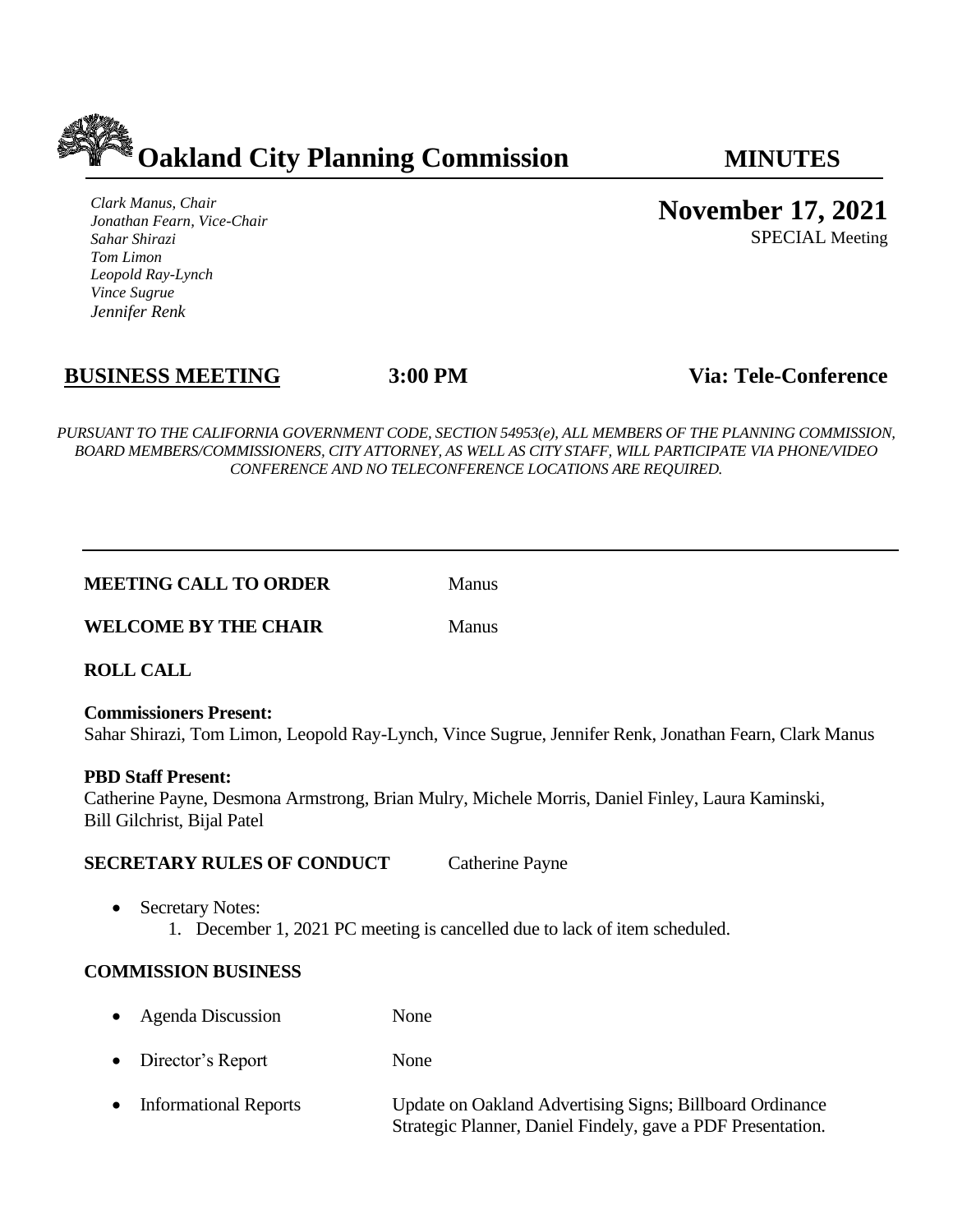**Page 2** *November 17, 2021*

#### **Public Speakers:**

- 1. Zachary Wasserman 2. Andy Goodman. 3. Nema Link. 4. Seza Dominguex
- 5. Natalie Aguilera. 6. Issac Kos-Read. 7. Alvarado Rodriguez
- Committee Reports Sugrue reported out on RAC November 16, 2021
- Commission Matters None
- City Attorney's Report None

### **OPEN FORUM**

At this time members of the public may speak on any item of interest within the Commission's jurisdiction. At the discretion of the Chair, speakers are generally limited to two minutes or less if there are six (6) or less speakers on an item, and one minute or less if there are more than six (6) speakers.

**Public Speakers:** None

### **CONSENT CALENDAR**

The Commission will take a single roll call vote on all of the items listed below in this section. The vote will be on approval of the staff report and recommendation in each case. Members of the Commission may request that any item on the Consent Calendar be singled out for separate discussion and vote.

| 1.<br><b>Location:</b>           | <b>Citywide</b>                                                               |
|----------------------------------|-------------------------------------------------------------------------------|
| <b>Accessor's Parcel Number:</b> | N/A                                                                           |
|                                  |                                                                               |
| <b>Proposal:</b>                 | Renew The Adoption of a Resolution Determining that Conducting In-Person      |
|                                  | Meetings of the Planning Commission And Its Committees Would Present          |
|                                  | Imminent Risks to Attendees' Health, And Electing to Continue Conducting      |
|                                  | Meetings Using Teleconferencing In Accordance With City Planning              |
|                                  | Commission Resolution, dated October 6, 2021, to Allow Continuation of        |
|                                  | Planning Commission Meetings.                                                 |
| Applicant:                       | Catherine Payne, Secretary to the Planning Commission                         |
| <b>Phone Number:</b>             | $(510)$ 915-0577                                                              |
| Owner: 1                         | <b>NA</b>                                                                     |
| <b>Case File Number:</b>         | <b>NA</b>                                                                     |
|                                  | <b>Planning Permits</b>   Renew the adoption of Resolution Pursuant to AB-361 |
| <b>Required:</b>                 |                                                                               |
| <b>General Plan:</b>             | <b>NA</b>                                                                     |
| $\bf{Zoning:}$                   | <b>NA</b>                                                                     |
| Environmental                    | Exempt pursuant to California Environmental Quality Act (CEQA) Guidelines     |
| Determination:                   | Section 15061(b)(3) (Common Sense Exemption).                                 |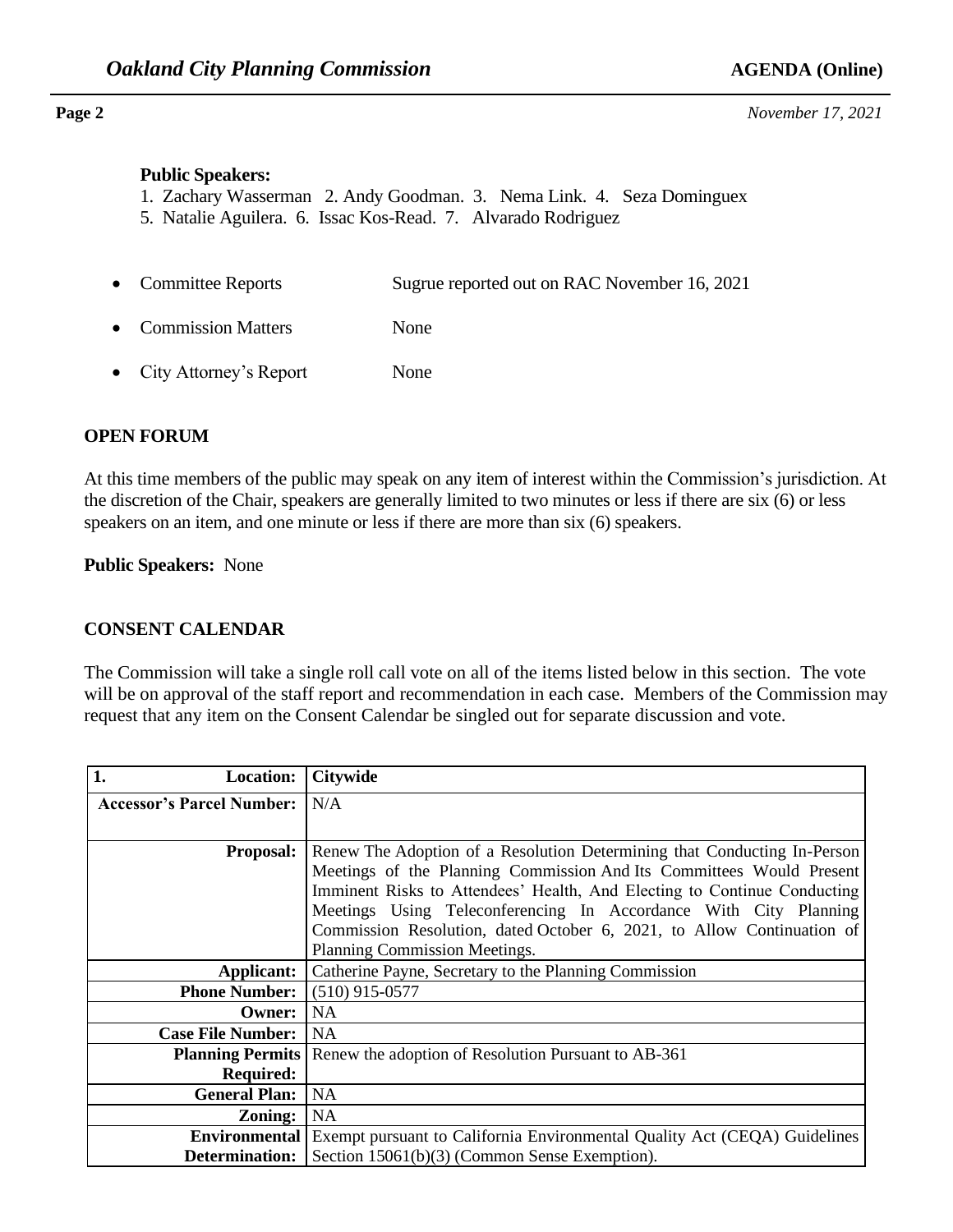**Page 3** *November 17, 2021*

| <b>Historic Status:</b> NA                   |                                                                                                         |
|----------------------------------------------|---------------------------------------------------------------------------------------------------------|
| <b>City Council District:</b> NA             |                                                                                                         |
| Status: NA                                   |                                                                                                         |
|                                              | <b>Staff Recommendation:</b> Receive public testimony and consider renewing the adoption of Resolution. |
| <b>Finality of Decision:</b> Decision Final. |                                                                                                         |
|                                              | For further information: Contact case planner Catherine Payne at (510) 915-0577 or by e-mail            |
|                                              | at cpayne@oaklandca.gov                                                                                 |

### **Motion to approve by** Sugrue

**Seconded by: Fearn** 

**Action:** 7 Ayes, 0 Noes

# **PUBLIC HEARINGS**

The hearing provides opportunity for all concerned persons to speak; the hearing will normally be closed after all testimony has been heard. If you challenge a Commission decision in court, you will be limited to issues raised at the public hearing or in correspondence delivered to the Planning and Building Department, at, or prior to, the public hearing.

The Commission will then vote on the matter based on the staff report and recommendation. If the Commission does not follow the staff recommendation and no alternate findings for decision have been prepared, then the vote on the matter will be considered a "straw" vote, which essentially is a non-binding vote directing staff to return to the Commission at a later date with appropriate findings for decision and, as applicable, conditions of approval that the Commission will consider in making a final decision.

If you wish to be notified on the decision of an agenda item, please contact the case planner for the specific agenda item.

|                                         | Location: Oak Knoll Development – Parcel 6; 8750 Mountain Boulevard                                                          |
|-----------------------------------------|------------------------------------------------------------------------------------------------------------------------------|
| Assessor's Parcel Number: 043A467500321 |                                                                                                                              |
|                                         | <b>Proposal:</b> Oak Knoll Final Development Permit (FDP) for construction of 74<br>residential townhouse units on Parcel 6. |
|                                         | <b>Applicant:</b> Marc Magstadt, SunCal                                                                                      |
|                                         | <b>Phone Number:</b> Jeff Stevens, Danielian Associates, (949) 474.6030                                                      |
|                                         | <b>Owner:</b> Oak Knoll Venture Acquisition, LLC                                                                             |
|                                         | Case File Number: PLN15378-PUDF03                                                                                            |
|                                         | <b>Planning Permits Required:</b> Final Development Permit compliance with CEQA                                              |
|                                         | <b>General Plan: Hillside Residential</b>                                                                                    |
|                                         | <b>Zoning:</b> D-OK-3 Oak Knoll District Residential Zone - 3                                                                |
|                                         | <b>Environmental Determination:</b> Final Supplemental EIR certified on Nov. 7, 2017                                         |
|                                         | <b>Historic Status: Non-Historic Property</b>                                                                                |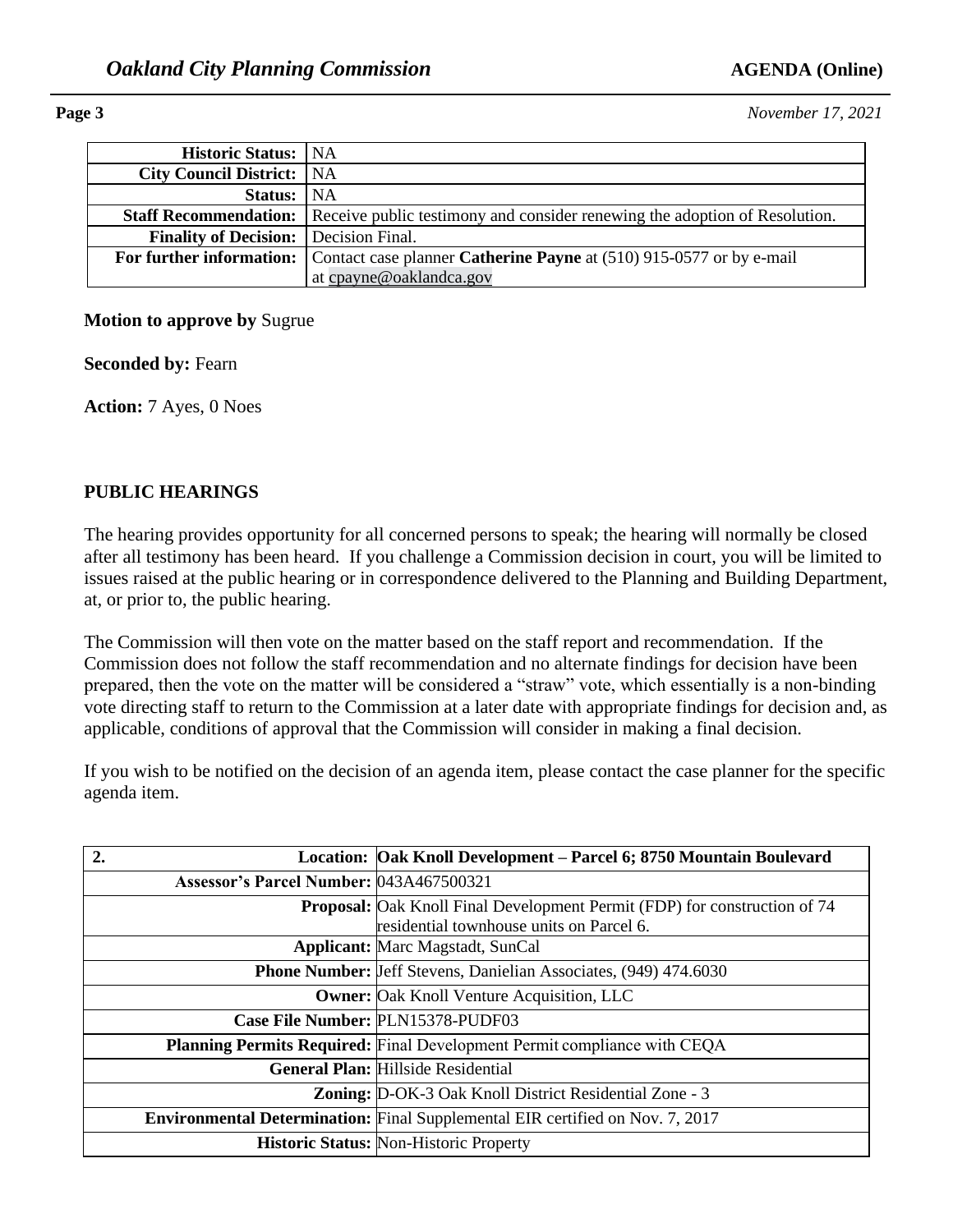### **Page 4** *November 17, 2021*

| City Council District: $7 -$ Treva Reid  |                                                                                          |
|------------------------------------------|------------------------------------------------------------------------------------------|
|                                          | <b>Status: Under Review</b>                                                              |
| <b>Staff Recommendation: Approve FDP</b> |                                                                                          |
|                                          | <b>Finality of Decision:</b> Appealable to City Council                                  |
|                                          | For further information: Contact case planner Michele Morris at (510) 238-2235, or by e- |
|                                          | mail at <b>mmorris2@oaklandca.gov</b>                                                    |

**Planner:** Michele Morris introduced the project with a detailed description

**Applicant:** Chris Hall gave a PDF presentation of the project

**Public Speakers:** None

#### **Motion made by Fearn to:**

1. Rely on the Oak Knoll Mixed Use Community Plan Project Supplemental EIR as adequate under CEQA for analysis of the Oak Knoll Parcel 6 Final Development Permit pursuant to CEQA Guidelines Section 15162, and based on the attached findings (and incorporated herein by reference);

2. Approve the Oak Knoll Parcel 6 Final Development Permit, subject to the attached findings.

**Seconded by:** Limon

**Action:** 7 Ayes, 0 Noes

| 3.                                       | Location: Oak Knoll Development – Parcel 12; 8750 Mountain Boulevard                                                   |
|------------------------------------------|------------------------------------------------------------------------------------------------------------------------|
| Assessor's Parcel Number: 043A467500321  |                                                                                                                        |
|                                          | Proposal: Oak Knoll Final Development Permit (FDP) for construction<br>of 38 residential townhouse units on Parcel 12. |
|                                          | <b>Applicant:</b> Marc Magstadt, SunCal                                                                                |
|                                          | <b>Phone Number:</b> Jeff Stevens, Danielian Associates, (949) 474.6030                                                |
|                                          | <b>Owner:</b> Oak Knoll Venture Acquisition, LLC                                                                       |
|                                          | Case File Number: PLN15378-PUDF04                                                                                      |
|                                          | <b>Planning Permits Required:</b> Final Development Permit compliance with CEQA                                        |
|                                          | <b>General Plan: Hillside Residential</b>                                                                              |
|                                          | <b>Zoning:</b> D-OK-3 Oak Knoll District Residential Zone - 3                                                          |
|                                          | <b>Environmental Determination:</b> Final Supplemental EIR certified on Nov. 7, 2017                                   |
|                                          | <b>Historic Status: Non-Historic Property</b>                                                                          |
| City Council District:  7 - Treva Reid   |                                                                                                                        |
|                                          | <b>Status: Under Review</b>                                                                                            |
| <b>Staff Recommendation: Approve FDP</b> |                                                                                                                        |
|                                          | Finality of Decision: Appealable to City Council                                                                       |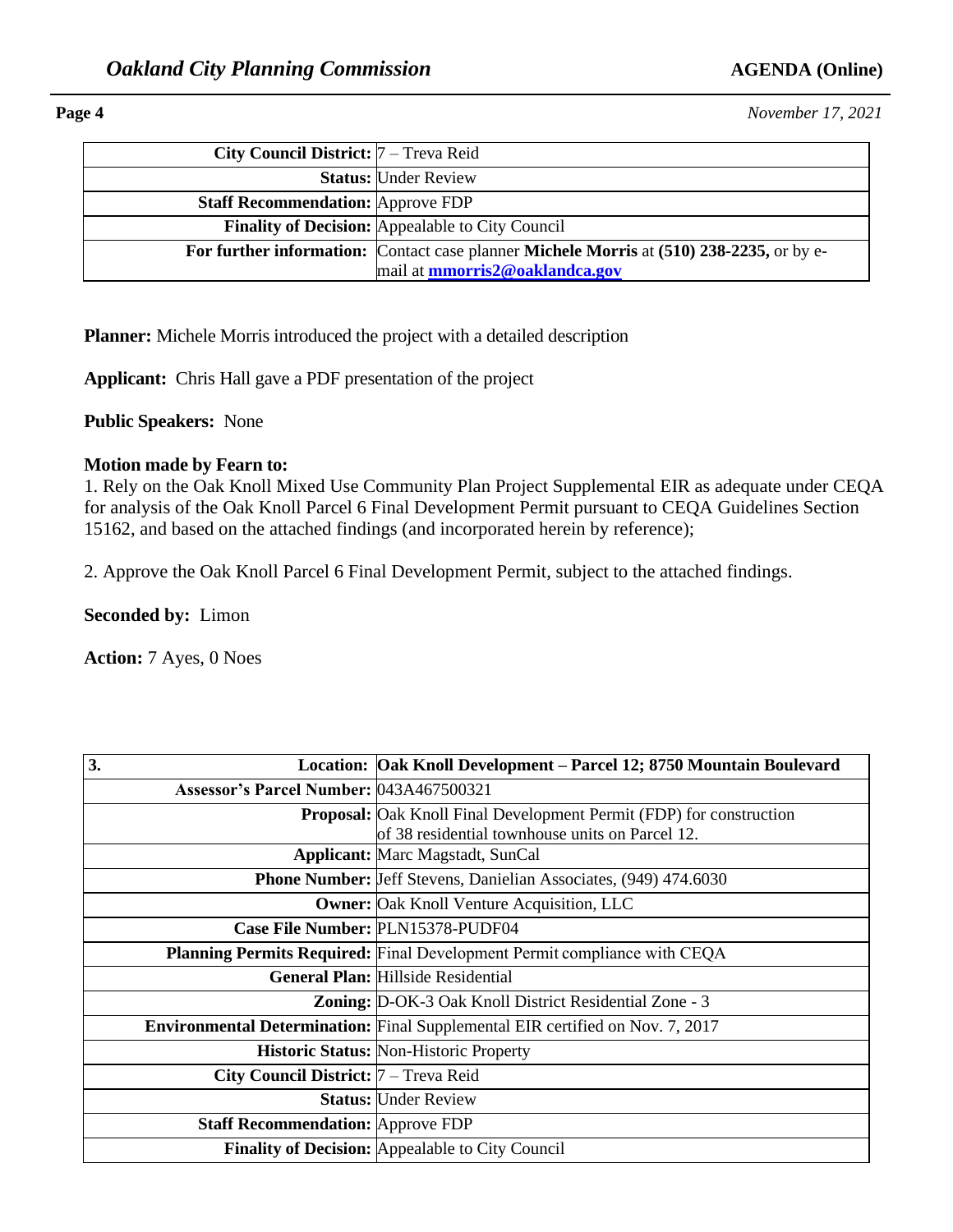**Page 5** *November 17, 2021*

**For further information:** Contact case planner **Michele Morris** at **(510) 238-2235,** or by email at **[mmorris2@oaklandca.gov](mailto:mmorris2@oaklandca.gov)**

**Planner:** Michele Morris introduced the project with a detailed description

**Applicant:** Chris Hall gave a PDF presentation of the project

**Public Speakers:** None

### **Motion made by Fearn to:**

1. Rely on the Oak Knoll Mixed Use Community Plan Project Supplemental EIR as adequate under CEQA for analysis of the Oak Knoll Parcel 12 Final Development Permit pursuant to CEQA Guidelines Section 15162, and based on the attached findings (and incorporated herein by reference);

2. Approve the Oak Knoll Parcel 12 Final Development Permit, subject to the attached findings.

### **Seconded by:** Renk

**Action:** 7 Ayes, 0 Noes

### **APPEALS**

The Commission will take testimony on each appeal. If you challenge a Commission decision in court, you will be limited to issues raised at the public hearing or in correspondence delivered to the Planning and Building Department, at, or prior to, to the public hearing; provided, however, such issues were previously raised in the appeal itself.

Following the testimony, the Commission will vote on the staff report and recommendation. If the Commission reverses/overturns the staff decision and no alternate findings for decisions have been prepared, then the vote on the matter will be considered a "straw" vote, which essentially is a non-binding vote directing staff to return to the Commission at a later date with appropriate findings for decision and, as applicable, conditions of approval that the Commission will consider in making a final decision. Unless otherwise noted, the decisions in the following matters are final and not administratively appealable. Any party seeking to challenge these decisions in court must do so within ninety (90) days of the date of the announcement of the final decision, pursuant to Code of Civil Procedure section 1094.6, unless a shorter period applies.

# **COMMISSION BUSINESS**

• Approval of Minutes **November 3, 2021** 

**Motion to approve**: Sugrue **Seconded by**: Shirazi **Action**: 7 Ayes, 0 Noes

• Correspondence None